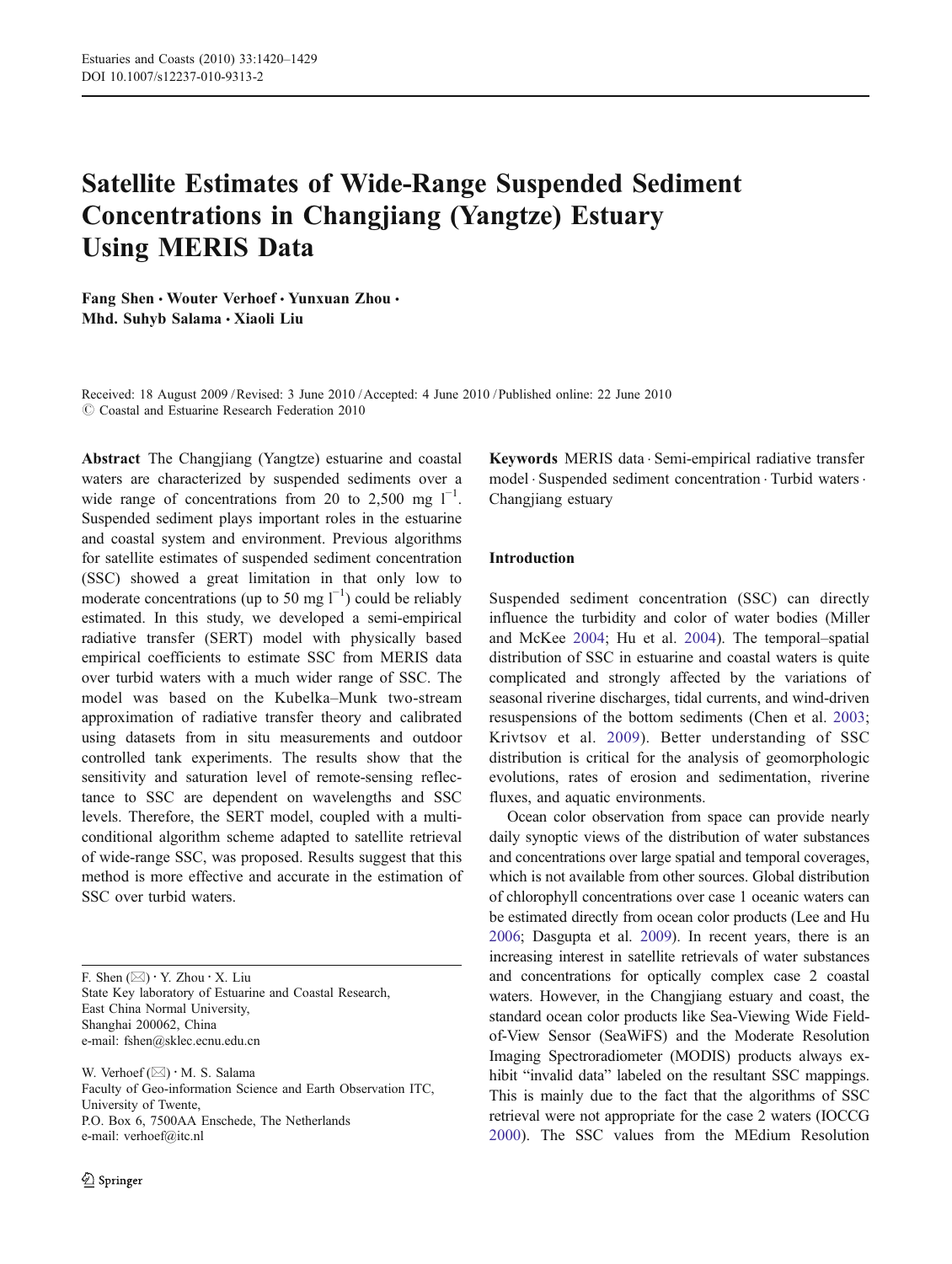Imaging Spectrometer (MERIS) level 2 products partially display invalid flags raised over the Turbid Maximum Zone (TMZ) of our study area, which are improved a bit by the MERIS Case 2 waters Regional (C2R) processor (Doerffer and Schiller [2008](#page-8-0)), but basically underestimated. This may be attributed to the presently available neural networks in the C2R processor for atmospheric correction and the SSC retrieval (Doerffer and Schiller [2007](#page-8-0)) not being trained for the high SSC of the Changjiang estuary and coast and these areas being out of scope of the C2R.

For satellite estimates of high SSC, empirical algorithms, such as the algorithms of ratio of the MODIS red band to nearinfrared (NIR) band developed by Doxaran et al. ([2002](#page-8-0), [2009\)](#page-8-0) and of the single MODIS red band adopted by Miller and McKee [\(2004\)](#page-9-0), were established. They could be adapted for narrow-range high SSC and would introduce larger errors for low SSC. Semi-analytical algorithms analyzing the relationships among  $R_{rs}$ , absorption, and backscattering coefficients related to SSC (Fettweis et al. [2007](#page-9-0); Hu et al. [2004](#page-9-0)) were mainly applied to low or moderate SSC waters.

Facing those situations, it is urgent to develop new SSC retrieval algorithms adapted for turbid waters with a widerange SSC, which indeed exists in the Changjiang estuary and coast. In these areas, the surface SSC values range from 100 to 300 mg  $l^{-1}$  in the South Branch, from 300 to 500 mg  $l^{-1}$  in the TMZ (e.g., in the South and North Passages and North Harbor), above 500 mg  $l^{-1}$  in the Hangzhou Bay, and below 50 mg  $l^{-1}$  off the turbidity front seawards. These values were roughly acknowledged by investigators in recent years (Chen et al. [2003](#page-8-0); Kong et al. [2006](#page-9-0)). However, such wide-range SSC has not been involved in currently available algorithms of satellite retrieval so far. The purpose of the present study was to develop an algorithm for accurately estimating SSC over turbid waters with a wide range from low SSC (below 20 mg  $l^{-1}$ ) to high or super-high SSC (above 250 mg  $l^{-1}$ ) using MERIS data. A semi-empirical radiative transfer (SERT) model based on the Kubelka–Munk two-stream approximation of radiative transfer theory, coupled with a multi-conditional algorithm scheme for the wide-range SSC, is to be explored.

## **Materials**

#### Study Area

The Changjiang (Yangtze River) estuary is located on the east coast of China and close to the East China Sea (See Fig. [1\)](#page-2-0). From 1951 to 2000, the Changjiang River has discharged an annual average of about  $9 \times 10^{11}$  m<sup>3</sup> of water and  $4 \times 10^8$  tons of sediment into its estuary (Chen et al. [2003](#page-8-0)). The dispersal of the Changjiang influx into the East China Sea forms turbid plumes extending eastward over an area of  $10^4 - 10^5$  km<sup>2</sup> in

the summer (Zhang et al. [2007\)](#page-9-0). The sediment discharges are strongly affected by the dry and flood season variations (Chen et al. [2003\)](#page-8-0). About 87% of the annual total sediment discharges in the flood season (i.e., from June to September). About 50% of the sediments carried by the Changjiang River are accumulated at the river mouth, forming large submerged deltas and mouth bars (Shen and Pan [2001](#page-9-0)). The SSC values span two orders of magnitude and range from 20 mg  $l^{-1}$ (e.g., off the river mouth) to 2,500 mg  $l^{-1}$  or even more (e.g., in the TMZ; Li et al. [1994\)](#page-9-0) in the Changjiang Estuary. Based on investigations for the SSC distribution, including the SSC from surface to bottom (in fact, surface SSC lower than bottom SSC), He et al. [\(1999\)](#page-9-0) concluded that the Changjiang estuarine water was roughly divided into four regions of SSC levels: (1) the super-highly turbid water, located 121°55′ E– 122°15′ E, with an average between 500 and 900 mg  $1^{-1}$  and a maximum value up to 2,500 mg  $l^{-1}$  in the South Passage; (2) the highly turbid water, located at 122°15′ E–122°30′ E, with an average between 250 and 500 mg  $l^{-1}$ ; (3) moderately turbid waters, which correspond to a shallow sea region with water depth of  $15-30$  m  $(>122°30'$  E), with an average between 80 and 250 mg  $l^{-1}$ ; and (4) low turbid waters, e.g., located beyond 30-m water depth, with the SSC level below 80 mg l−<sup>1</sup> . The SSC magnitudes and distributions in the four regions were changed slightly due to the decreased sediment discharges in recent years (Yang et al. [2007](#page-9-0)).

#### In Situ Datasets

In situ datasets were collected from mooring observations during dry and flood seasons of 2003–2007 and cruise surveys during April and August of 2008, respectively. Numbers of boat-mooring stations were concurrently and symmetrically distributed over the Changjiang estuary where samplings were simultaneously taken at 1-h interval. The cruise surveys covered the Changjiang estuary and its adjacent East China Sea. Radiometric measurements were conditionally taken during the campaigns of September 2004, July and August 2005, February 2006, and April and August 2008, limited by instrument availability. The number of valid measurements was also confined by weather conditions, i.e., wind speed and cloud cover. The SSC samplings and radiometric measurements were conducted simultaneously, as data matchups, for use in the calibrations of the SERT model. Other in situ SSC were used for the validation of the model.

Practically, it is difficult to capture the variations of SSC gradients from low to high levels and the simultaneous radiometric measurements taken under the conditions of sunlight, cloud-free, and moderate wind speed during the campaigns. In addition, in situ datasets are often geographically and seasonally biased due to constraints in the timing and location of oceanic cruises (Claustre and Maritorena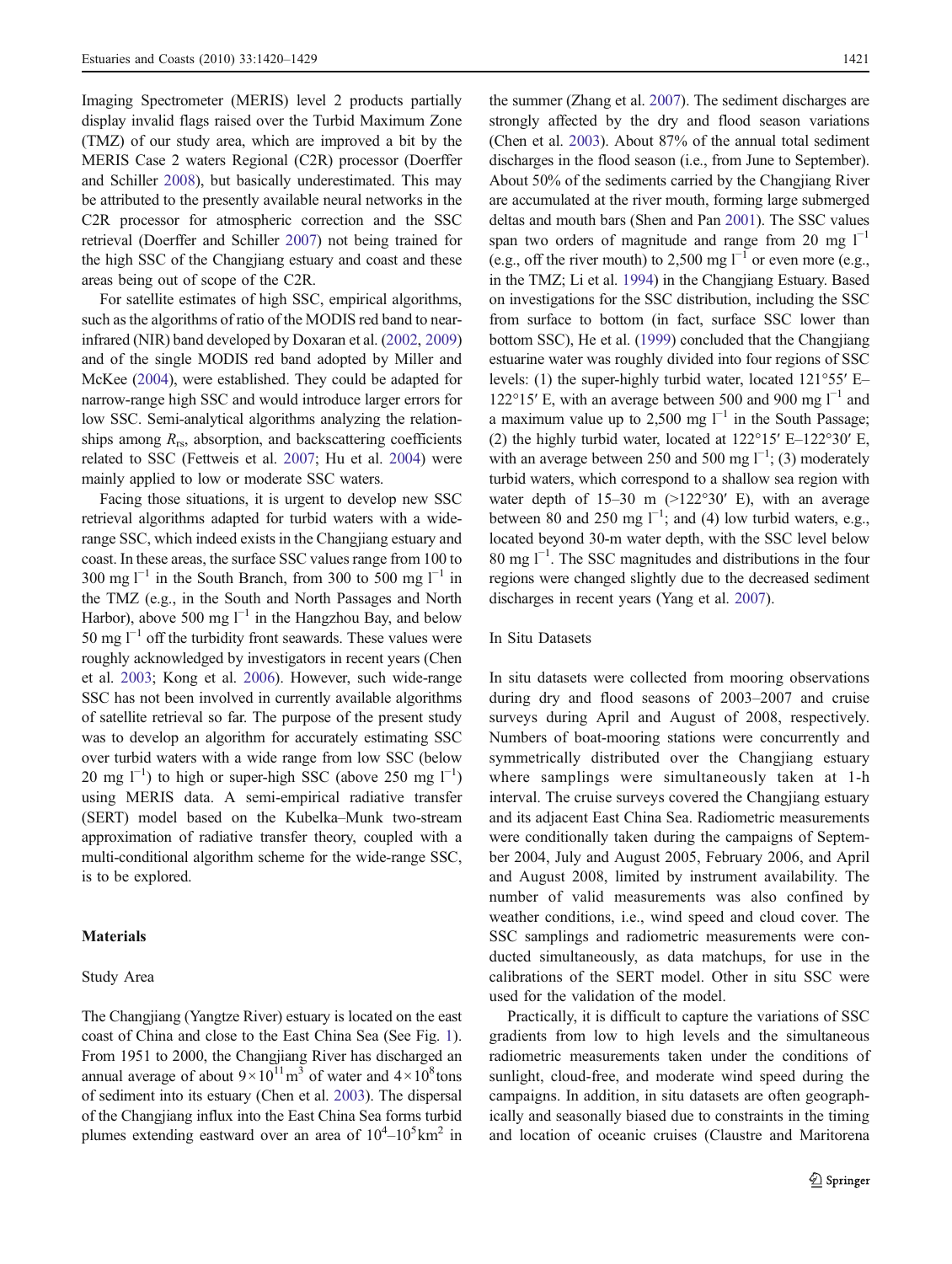<span id="page-2-0"></span>Fig. 1 Mapping of suspended sediment concentration (SSC) retrieved from the MERIS data of April 25, 2008 over the Changjiang estuary and coast



[2003\)](#page-8-0). Therefore, as complementary to samplings and in situ measurements, controlled outdoor tank experiments were conducted during July 2006.

The tank experiments were taken outdoors in a black experimentation tank (height, 1.5 m; diameter of cylinder top, 1.5 m; diameter of cylinder bottom, 1.4 m). Sediment samples each with 25 g in weight were gradually put into the tank once per 10 min to increase concentration, churned up to be approximately distributed homogenous in the water column with a turbidity meter for surveillance, and afterwards carried out above-water radiometric measurements and water samplings (more details in Shen et al. [2010\)](#page-9-0). Most particles of sediment samples with mean grain sizes ranging between 7 and 40 μm would not have sufficient time to settle in short moments of the radiometric measurements by actual observations. The sediment samples of the tank experiments were originated from tidal flats of Yangtze River and Yellow River estuaries, respectively, for the investigation of whether sediment material types of two typical estuaries in China Coast would significantly affect the remote-sensing reflectance. The result exhibited a weak effect of the different sediment materials on reflectance. This is meaningful for algorithms to be possibly applied to other places.

In this study, in situ SSC data were based on surface water samplings. The concentrations were determined gravimetrically by filtering the water samples on 0.7-μm Whatman GF/F glass fiber filters. All filters were rinsed with Milli-Q water to remove salts, dried, and then reweighed on a high-precision balance in the laboratory.

Radiometric measurements were recorded with the ASD Fieldspec Pro spectroradiometer (ASD Inc.) covering the wavelength range from 350 to 2500 nm (at 1.4 nm sampling intervals in the 350–1,000 nm spectral domain and at 2 nm intervals in the range of 1,000–2,500 nm). The procedure for above-surface radiometric measurements for determining remote-sensing reflectance  $(R_{rs})$  can be referred to Lee et al. [\(1996\)](#page-9-0) and Mobley [\(1999\)](#page-9-0) for details. The observation geometry is a crucial part of the above-surface measurement. The radiance sensor must point to sea and sky at the same nadir and zenith angles. These angles are usually chosen to be between  $30^{\circ}$  and  $50^{\circ}$  with an optimum angle of  $40^{\circ}$ , as recommended in the SeaWiFS protocol (Fargion and Muller [2000\)](#page-8-0). At this angle, the sea surface reflectance for the skylight does not depend greatly on the wind speed. To avoid the direct sun glint, the sensor should be pointed at the azimuth angle between 90° and 180° away from solar plane, with an optimum angle of 135° away from sun. With this orientation, the glint effect will be minimized and waterleaving radiance will dominate the total signal.

## MERIS Data

MERIS as one of Envisat satellite payloads was launched by the European Space Agency (ESA) in 2002. Its configurations were listed in Table [1](#page-3-0) where sun irradiance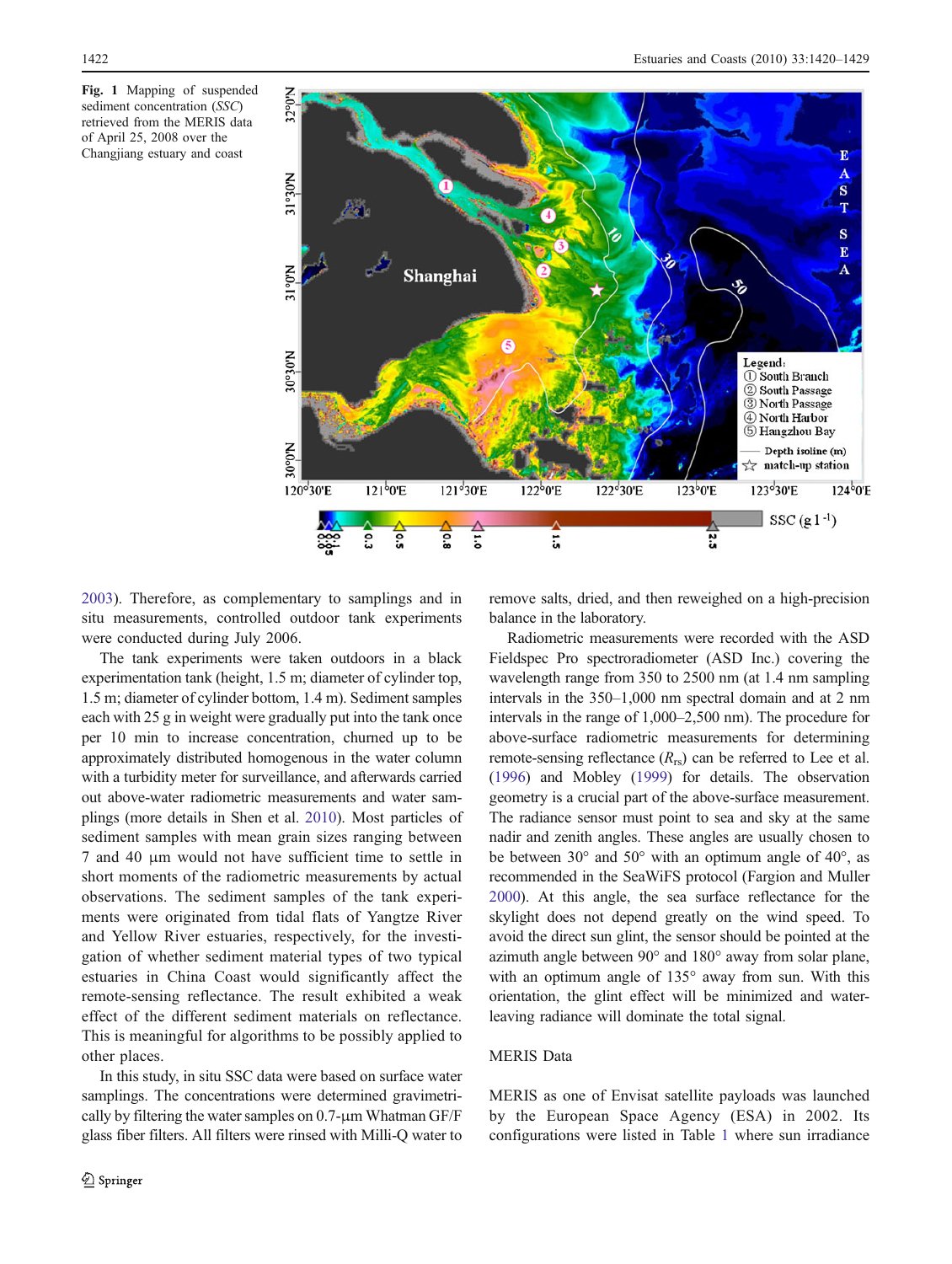<span id="page-3-0"></span>Table 1 MERIS sensor configurations

| Band no.       | Band<br>center (nm) | Bandwidth<br>(nm) | Solar irradiance <sup>a</sup><br>$(Wm^{-2}nm^{-1})$ |
|----------------|---------------------|-------------------|-----------------------------------------------------|
| 1              | 412.5               | 10                | 1,713.642                                           |
| $\overline{2}$ | 442.5               | 10                | 1,877.436                                           |
| 3              | 490                 | 10                | 1,929.326                                           |
| $\overline{4}$ | 510                 | 10                | 1,926.839                                           |
| 5              | 560                 | 10                | 1,800.486                                           |
| 6              | 620                 | 10                | 1,649.71                                            |
| 7              | 665                 | 10                | 1,530.904                                           |
| 8              | 681.25              | 7.5               | 1,470.226                                           |
| 9              | 708.75              | 10                | 1,405.469                                           |
| 10             | 753.75              | 7.5               | 1,266.199                                           |
| 11             | 761.875             | 2.5               | 1,249.882                                           |
| 12             | 778.75              | 15                | 1,175.723                                           |
| 13             | 865                 | 20                | 958.8855                                            |
| 14             | 885                 | 10                | 929.7632                                            |
| 15             | 900                 | 10                | 895.4086                                            |

Field of view: 68.5° centered about nadir; swath width: 1150 km

Spatial resolution: RR  $(1,040 \times 1,200 \text{ m})$ , FR  $(260 \times 300 \text{ m})$ 

Radiometric accuracy: <2% in reflectance (relative to the sun irradiance)

Signal-to-noise ratio: 1,650 (at 412.5 nm) for typical ocean signal

<sup>a</sup> The solar irradiance (not day-corrected) are integrated over the spectral widths of the band

data were from [http://www.brockmann-consult.de/beam/](http://www.brockmann-consult.de/beam/doc/help/smile/SmileCorrAlgorithmSpecification.html) [doc/help/smile/SmileCorrAlgorithmSpecification.html](http://www.brockmann-consult.de/beam/doc/help/smile/SmileCorrAlgorithmSpecification.html) and others from Bézy et al. ([2002\)](#page-8-0). Currently released products for users involve the MERIS level 1b, including radiances at top-of-the-atmosphere (TOA) and ancillary data and the MERIS level 2, including retrieved remote-sensing reflectance (also termed water-leaving radiance reflectance), ocean color products including SSC, chlorophyll concentration, etc., as well as atmospheric parameters and ancillary data. In this study, the MERIS 1b TOA radiances were used for the retrieval of the remote-sensing reflectance,  $R_{rs}$ , by our atmospheric correction approach since the MERIS level 2  $R_{rs}$  data over the turbid waters were underestimated by investigation of this study (see "[Performance of Atmospheric](#page-4-0) [Correction for MERIS Level 1b Data](#page-4-0)"). As an evidence, the MERIS level 2  $R_{rs}$  data were employed for the comparison with in situ  $R_{rs}$ .

## Methodology

#### Atmospheric Correction

Atmospheric correction is one of the most limiting factors for accurate retrieval of water constituents from satellite data in

turbid waters (Schroeder et al. [2007](#page-9-0)). Ocean color standard algorithms of atmospheric correction for satellite imagery are based on the assumption of zero water-leaving radiance in the NIR spectral region (Gordon and Wang [1994](#page-9-0)). These algorithms are more appropriate for case 1 waters, and the assumption would lead to the underestimation of waterleaving radiances in turbid waters (IOCCG [2000\)](#page-9-0). For atmospheric correction of case 2 coastal waters, an algorithm based on inverse modeling of radiative transfer calculations using artificial neural network techniques was developed for the processing of MERIS level 1b data (Schroeder et al. [2007](#page-9-0)). However, the resultant MERIS level 2  $R_{rs}$  data were still underestimated when compared with in situ  $R_{rs}$  (see "[Performance of Atmospheric Correction for MERIS Level](#page-4-0) [1b Data](#page-4-0)"). This could to be attributed to exceptional cases like those occurring in the Changjiang estuary. Developing an algorithm of atmospheric correction over the turbid waters is out of scope of this study. Instead, an atmospheric radiative transfer (RT) model was employed for creating the lookup tables (LUTs) simulated by various atmospheric conditions and viewing geometries. The modeling of atmospheric effects based on RT equations is detailed in Appendix [1.](#page-7-0) Through the LUTs, surface remote-sensing reflectance leaving the waters can be inverted from the MERIS level 1b TOA radiances.

#### SERT Model

Remote-sensing reflectance  $(R_{rs})$  is simply expressed as follows (Carder et al. [1993;](#page-8-0) Mobley [1999\)](#page-9-0):

$$
R_{rs}=\frac{L_w}{E_d},
$$

where  $E_d$  is the downwelling irradiance just above the sea surface and  $L_w$  is the directional water-leaving radiance. They are wavelength-dependent.

Remote-sensing reflectance is related to inherent optical properties of the water through the underwater irradiance reflectance. Underwater reflectance of an optically deep (semiinfinite) turbid medium is given by (Kubelka and Munk [1931\)](#page-9-0):

$$
r_{\infty} = \frac{b_b}{b_b + a + \sqrt{(b_b + a)^2 - b_b^2}},
$$
\n(1)

where  $b<sub>b</sub>$  is the backscatter coefficient and  $a$  is the absorption coefficient. From Eq. 1, the infinite reflectance can also be calculated by:

$$
r_{\infty} = \frac{\frac{b_b}{a}}{1 + \frac{b_b}{a} + \sqrt{1 + 2\frac{b_b}{a}}}.
$$
 (2)

Equation 2 shows that the infinite reflectance is only a function of the *ratio* of backscattering and absorption. If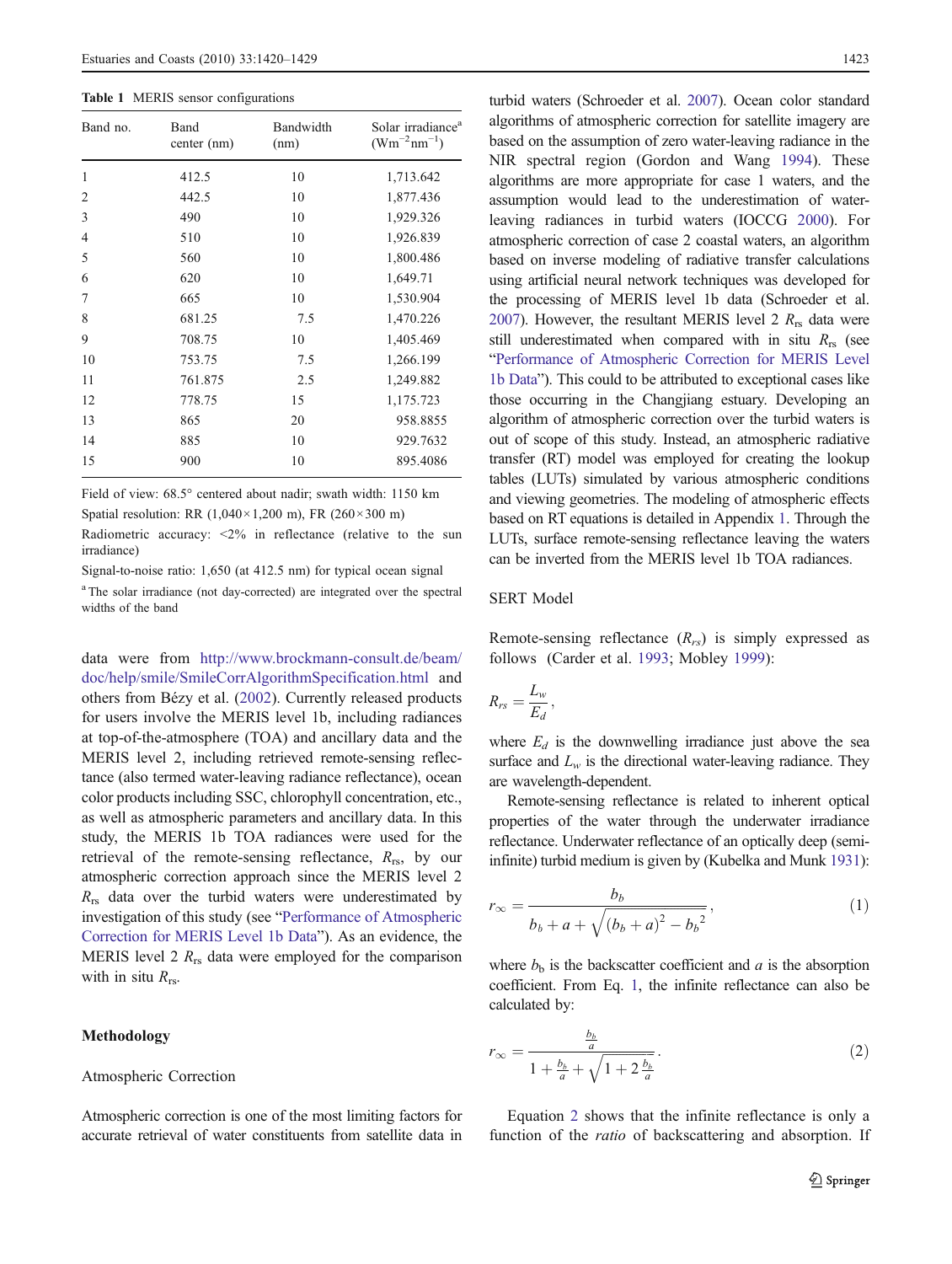<span id="page-4-0"></span>this ratio is small, such as for most waters, one can approximate the infinite reflectance by:

$$
r_{\infty} = \frac{\frac{b_b}{a}}{2\left(1 + \frac{b_b}{a}\right)} = 0.5 \frac{b_b}{a + b_b},\tag{3}
$$

which is similar to the result of many optical water models since these are often functions of the ratio  $b_b/(a + b_b)$  (e.g., Gordon et al. [1975\)](#page-9-0).

Suspended sediment matter in water mainly has an impact on the scattering and not so much on the absorption. Therefore, a semi-empirical model can be constructed for water containing the sediment, which is based on two unknown constants  $\alpha$  and  $\beta$ . This model displays a behavior similar to Eq. [2](#page-3-0). It predicts the remote-sensing reflectance,  $R_{rs}$ , by:

$$
R_{rs} = \frac{\alpha \beta C_{ss}}{1 + \beta C_{ss} + \sqrt{1 + 2\beta C_{ss}}},\tag{4}
$$

where  $C_{ss}$  stands for the SSC in arbitrary units. The constants  $\alpha$  and  $\beta$  have simple but meaningful interpretations. The constant  $\alpha$  is equal to the theoretical  $R_{rs}$  at infinite  $C_{ss}$ , so it represents the saturation level of the reflectance;  $4/\beta$  represents the SSC for  $R_{rs} = 1/2\alpha$  in the SERT model. This is also approximately the point of maximum sensitivity (on a log scale for SSC).

The SERT model is simple and operational and has the advantages of: (1) physically meaningful parameters; (2)  $R_{rs}$ values of the forward model stay within physically possible bounds, as a function of SSC for concentrations from zero to infinity; and (3) application in sensitivity analysis (discussed in "[Sensitivity Analysis](#page-5-0)").

#### Results and Discussion

Performance of Atmospheric Correction for MERIS Level 1b Data

Atmospheric correction was performed to the MERIS level 1b TOA radiances data using the aforementioned method. In this study, the Ge Lake  $(31.6°\text{ N}/119.81°\text{ E}, 146.5 \text{ km}^2 \text{ in}$ area) or offshore seawaters was selected as a known dark target, and the mouth bar in the TMZ as a known bright target, in order to find the best match between measured  $R_{rs}$ and modeled  $R_{rs}$  spectra with the aid of the LUTs.

Very limited number of MERIS scenes instantaneously overpassing the Changjiang estuary was matched up with simultaneously in situ measured  $R_{rs}$  data. The  $R_{rs}$  matchups were used for the validation of the inverted  $R_{rs}$  from MERIS level 1b TOA radiances via our atmospheric correction approach. A comparison of the inverted  $R_{rs}$  by our approach, MERIS level 2  $R_{rs}$  data and coincident in situ  $R_{rs}$  measured

at one station (shown in Fig. [1](#page-2-0), as an example) located in the turbid waters, is illustrated in Fig. 2. The in situ  $R_{rs}$  was measured at 9:30A.M. (local time) on 4 August 2008, with coincident MERIS overpass at 10:00A.M. of the same day. Overcorrection of the atmospheric path reflectance in MERIS level 2  $R_{rs}$  data was noticed so that the MERIS level 2  $R_{rs}$  data were underestimated in the whole MERIS bands. The inverted  $R_{rs}$  showed a better agreement with in situ  $R_{rs}$  in the red through NIR bands and a little underestimation in the green bands and basically yielded acceptable results except in the blue bands.

Although the atmospheric correction of MERIS level 1b data based on the LUTs gave a substantial improvement of inverted  $R_{rs}$  over the turbid waters, the limitation of the method is that adjacency effects (i.e., pixels close to land) and the assumption of a homogeneous sea surface would introduce errors in this inversion. It is expected that these errors are moderate compared to the errors related to heterogeneities (spatially variable haze) in the atmosphere. An alternative method which takes into account this spatially variable haze conditions will be proposed in Shen and Verhoef ([2010\)](#page-9-0).

#### Application of the SERT Model for SSC Retrieval

#### Determination of the SERT Parameters

Simultaneously measured  $R_{rs}$  and SSC data matchups from in situ measurements (36 samples) and tank-based measurements (82 samples) were available for the determination of fitting parameters  $\alpha$  and  $\beta$  of the SERT model according to Eq. 4 through the procedure of nonlinear iterative regression. The two parameters were wavelength-dependent and listed in Table [2.](#page-5-0) The fitting curve, given by the regression between the measured  $R_{rs}$  at 778 nm and the logarithmic SSC as an example, is shown



Fig. 2 In situ  $R_{rs}$  spectrum (solid line) and inverted  $R_{rs}$  spectrum (dotted line) from MERIS 1b TOA radiances by our atmospheric correction approach and the standard MERIS level  $2 R_{rs}$  spectrum (dotted + dashed line). The in situ  $R_{rs}$  was measured at 9:30 A.M. (local time) on 4 August 2008, with coincident MERIS overpass at 10:00 A.M. of the same day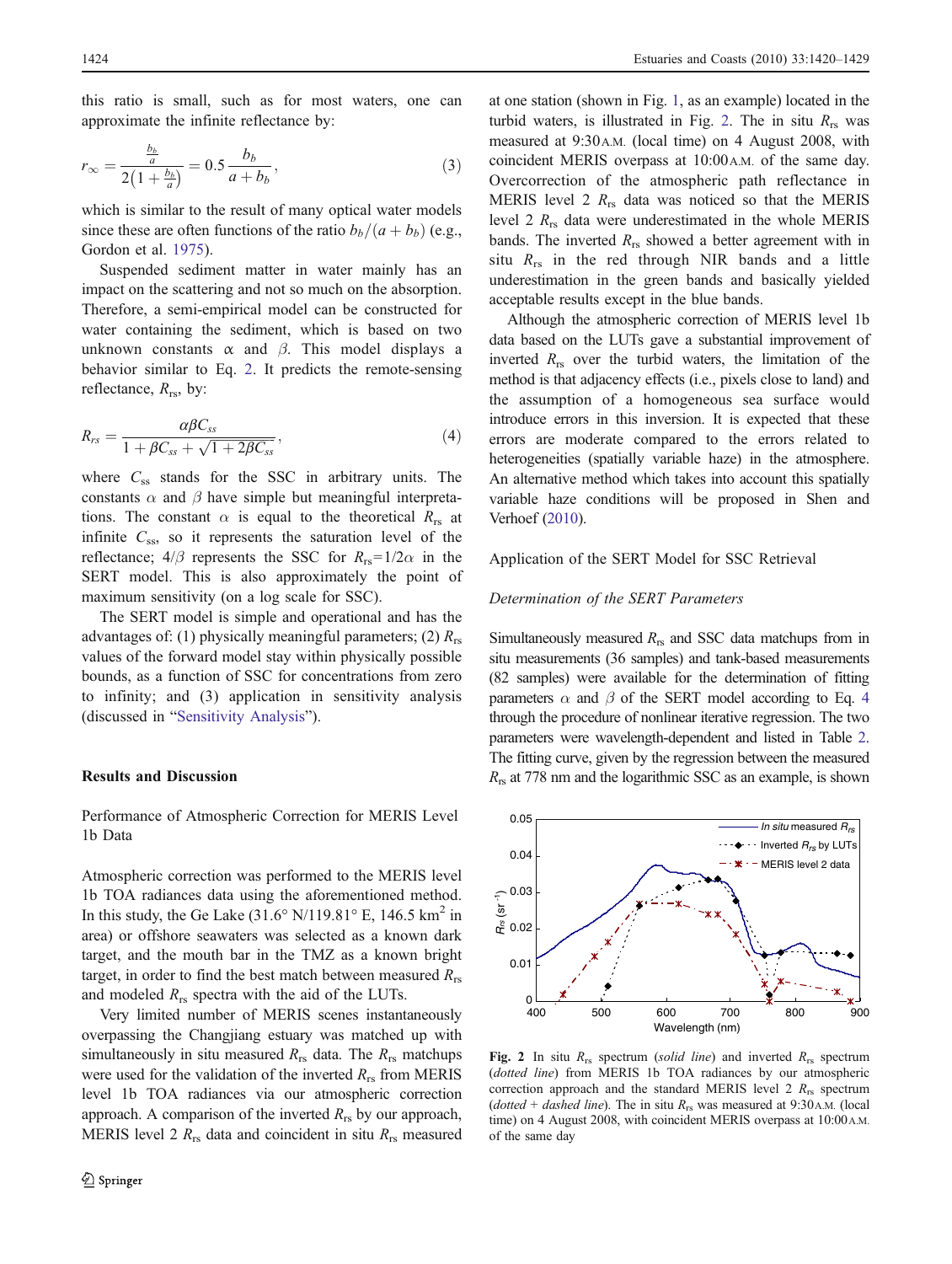<span id="page-5-0"></span>Table 2 Two parameters of the SERT model at candidate MERIS bands

| MERIS bands (nm) | $\alpha$ | ß       | Correlation $(r^2, n=118)$ |
|------------------|----------|---------|----------------------------|
| 412              | 0.0201   | 49.6982 | 0.465                      |
| 442              | 0.0252   | 48.4005 | 0.464                      |
| 490              | 0.0311   | 47.5101 | 0.467                      |
| 510              | 0.0347   | 45.0726 | 0.465                      |
| 560              | 0.0493   | 35.3352 | 0.482                      |
| 620              | 0.0652   | 20.4711 | 0.558                      |
| 709              | 0.076    | 10.61   | 0.640                      |
| 779              | 0.0904   | 3.5027  | 0.752                      |

They are predicted by the nonlinear iterative regression of measured  $R_{rs}$  and SSC data matchups (36 samples from in situ measurements, 82 samples from tank experiments)

in Fig. 3. All the  $R_{rs}$  spectral data predicted by the SERT model corresponding to the MERIS bands are shown in Fig. 4.

In this present study, the SERT model parameters were dependent on in situ datasets. It is expected that they would be linked to backscattering and absorption coefficients of suspended sediment matters in turbid waters in our future work.

#### Sensitivity Analysis

The sensitivity of  $R_{rs}$  to relative changes in SSC was estimated for the MERIS bands and illustrated in Fig. 5. The sensitivity of  $R_{rs}$  to SSC is not only wavelengthdependent but also SSC level-dependent. The  $R_{rs}$  at shorter wavebands is more sensitive to low SSC and that at longer wavebands to high SSC. According to the sensitivity analysis, one can find the most sensitive bands for various ranges of SSC: the MERIS band 560 nm for log (SSC) <  $-1.7$  in unit of grams per liter; the band 620 nm for  $-1.7$  > log (SSC) >  $-1.1$  in unit of grams per liter; the band 708 nm for  $-1.1 > log (SSC) > -0.6$  in unit of grams per liter; and the band 778 nm for log (SSC) > −0.6 in unit of grams per liter. This implies that wide-range SSC retrievals from  $R_{rs}$  should be based on  $R_{rs}$  multispectral data.



Fig. 3 Regression curve based on the SERT model of measured  $R_{rs}$  at MERIS band 778 nm against SSC data from in situ measurements (solid diamonds) and tank experiments (empty diamonds)



Fig. 4 Predicted  $R_{rs}$  by the SERT model for candidate MERIS bands, with various SSC levels

#### Multi-conditional Algorithm Scheme

As discussed above, various levels of SSC should be derived from the corresponding most sensitive  $R_{rs}$  spectra. In Fig. 4, one can find the corresponding  $R_{rs}$  levels. These are:  $R_{rs}$  $(620) = 0.01$  at log (SSC) = -1.7;  $R_{rs}$  (708) = 0.018 at log  $(SSC) = -1.1$ ; and  $R_{rs}$  (778) = 0.023 at log (SSC) = -0.6 (i.e., at the intersections). These resemble the thresholds of  $R_{rs}$ spectra sensitive to SSC variations.

Therefore, the scheme for SSC retrieval from the  $R_{rs}$ multispectral data is given by multiple conditional expressions like:

If 
$$
R_{rs}(620) < 0.01
$$
 Then

use  $R_{rs}$  data at 560 nm for SSC retrieval by the SERT model Else If  $R_{rs}(708) < 0.018$  Then

use  $R_{rs}$  data at 620 nm

Else If  $R_{rs}(778) < 0.023$  Then use  $R_{rs}$  data at 708 nm

Else

use  $R_{rs}$  data at 778 nm End If:



**Fig. 5** Sensitivity of  $R_{rs}$  to relative changes in SSC for MERIS bands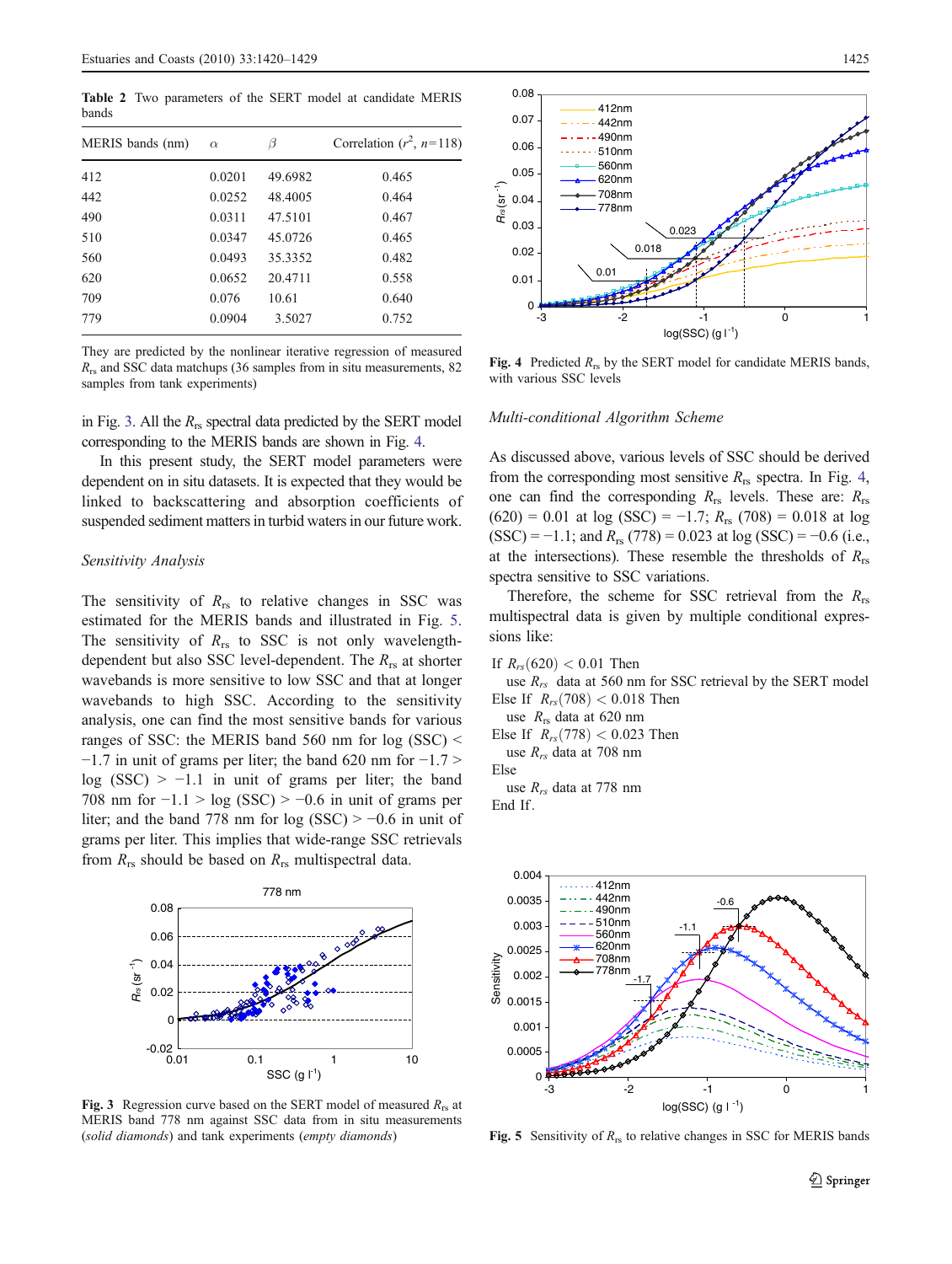<span id="page-6-0"></span>

Fig. 6 Retrieved SSC mappings using the SERT model coupled with the multi-conditional algorithm scheme from atmospherically corrected  $R_{rs}$ . The  $R_{rs}$  was inverted by our atmospheric correction approach from MERIS level 1b TOA radiance data. Pinpoints on the mappings denote coincident in situ SSC samplings with MERIS overpasses

The algorithm scheme based on variable bands for widerange SSC retrieval from the  $R_{rs}$  multispectral data is better able to avoid situations of  $R_{rs}$  saturation or of decline of  $R_{rs}$ sensitivity at certain wavelengths so as to reduce large errors in SSC estimates. As a result, we proposed to use 560 nm for low SSC (below 20 mg  $I^{-1}$ ), 620 nm for moderate SSC (20– 80 mg  $1^{-1}$ ), 708 nm for high SSC (80-250 mg  $1^{-1}$ ), and 778 nm for super-high SSC (above 250 mg  $l^{-1}$ ).

## MERIS Retrieval of SSC

The performance of the SERT model coupled with the multiconditional algorithm scheme was thereafter conducted for the inverted  $R_{rs}$  from MERIS level 1b TOA radiances by our atmospheric correction procedure to retrieve SSC.

It was found in Fig. [1](#page-2-0) that the retrieved SSC from the MERIS level 1b image of 25 April 2008, as an example of performance of those methods, in magnitude and spatial distribution, exhibited a better match with field observations. The SSC in the TMZ ranged from 300 to 700 mg  $1^{-1}$ , increased to 800 mg  $l^{-1}$  or more in the Hangzhou Bay, and declined to <100 mg  $l^{-1}$  off the turbidity front seawards. Since the clear waters (e.g., SSC < 20 mg  $1^{-1}$ ) stay near the coast with a depth above 40 m, the bottom effects for the surface remote-sensing reflectance leaving the waters can be neglected for this case. The remote-sensing reflectance of turbid waters regarded as optically infinite deep waters are generally assumed to be unaffected by the bottom reflectance.



Fig. 7 Comparison of in situ SSC and retrieved SSC by the SERT model coupled with the multi-conditional algorithm scheme. In situ SSC data were concurrently measured at the moment of MERIS overpass the study area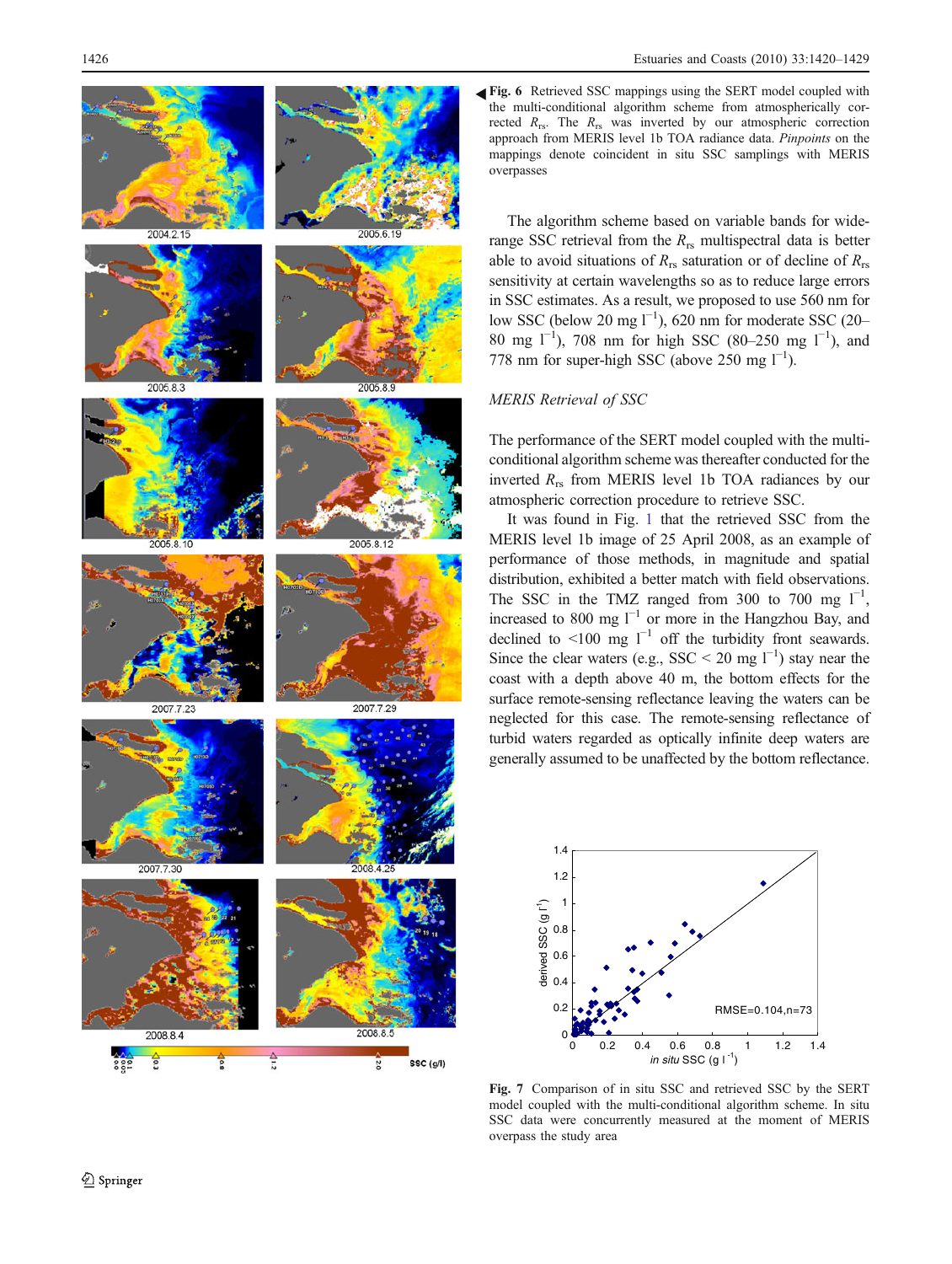<span id="page-7-0"></span>Comparison of Retrieved and Measured SSC

Twelve MERIS scenes from 15 February of 2004; 19 June and 3, 9, 10, 12 August of 2005; 23, 29, 30 July of 2007; and 25 April and 4, 5 August of 2008 were available and coincident with 44 samples of in situ SSC collected within  $\pm 1$  h offset of the moment of MERIS overpass and 29 samples (mostly off the mouth seawards, SSC < 50 mg  $l^{-1}$ ) within the same cruise survey of April 2008. The coincident matchups were used for the validation of the SSC retrieval algorithm. The resulting SSC mappings from the MERIS level 1b images by the performance of our methods with the coincident in situ SSC samplings at 73 pinpoints are displayed in Fig. [6](#page-6-0) where the deep red-colored pixels in the images of August 9 in 2005; July 23, 29 in 2007; and August 4, 5 in 2008 are most likely suspicious, mainly due to the contaminations of patchy haze.

A comparison of the retrieved SSC to the in situ SSC data is illustrated in Fig. [7](#page-6-0). The root mean square error (RMSE) of both was statistically calculated, i.e., RMSE = 0.104  $g1^{-1}$ , n=73 (samples). In fact, among the data matchups, the RMSE of 63 samples was 0.055  $gl^{-1}$ , and the other ten samples introduced larger errors.

The biases of the matchups would be attributed to the high variability of sediment dynamics in the Changjiang estuary. Such high variability of SSC temporal–spatial distribution in the estuary and coast make it unlikely that in situ samplings would always agree with satellite instantaneous overpass. In addition, the precision of SSC retrieval is relevant to the remote-sensing reflectance which depends on the accuracy of atmospheric correction of satellite data.

## Conclusion

Reliable methods to estimate aquatic biogeophysical parameters in the case 2 waters are in urgent need. In this paper, we employed the LUTs simulated by an atmospheric radiative transfer model to invert  $R_{rs}$  from MERIS 1b TOA radiances data over turbid waters. We developed a new formulation to quantify suspended sediment concentration, which was based on a SERT model with physically based empirical coefficients. We proposed the SERT model coupled with a multiconditional algorithm scheme to derive SSC from the inverted  $R_{rs}$  multispectral data for turbid waters with a wide range of SSC. This method was then validated with in situ measurements using MERIS–in situ data matchups.

The following conclusions are drawn from the presented analysis in this work:

- 1. The proposed model of SSC retrieval is physically based. The two empirical coefficients of the model can be associated with the sensitivities and saturation levels of  $R_{rs}$ , as well as the corresponding SSC for MERIS bands.
- 2. The proposed multi-conditional algorithm scheme can be adapted for the retrieval of SSC with a wide range. According to this study, 560 nm for low SSC (below 20 mg l<sup>−1</sup>), 620 nm for moderate SSC (20–80 mg l<sup>−1</sup>), 708 nm for high SSC (80–250 mg  $l^{-1}$ ), and 778 nm for super-high SSC (above 250 mg  $l^{-1}$ ) are optimal for concentration estimations. Of course, SSC ranges can be tuned with respect to the regional situations of the sensitivities and saturation levels of  $R_{rs}$ .
- 3. Results of our method are considerably more accurate than the standard MERIS level 2 products, at least in the studied areas.
- 4. The developed model of SSC retrieval is generic and can be applied to different regions with known typical SSC levels. The empirical coefficients in the SERT model can be derived from regional measurements.

Acknowledgments This research was funded by National Natural Science Foundation of China (no. 40871165) and the "111 Project" (B08022). Field data were supported by the Creative Research Groups of China from the NSFC (no. 40721004) and the "973 National Basic Research Program." The authors are grateful to scientists and graduate students from our laboratory for their assistance in in situ measurements and samplings. Thanks to the European Space Agency (ESA) for providing MERIS data via the support of ESA approved Cat-1 project (id. 4359). We are grateful to three anonymous reviewers and editors for their helpful comments and suggestions.

## Appendix 1. Atmospheric Correction Based on the Radiative Transfer Model

For a hypothetical homogeneous Lambertian sea surface with the surface reflectance  $r$ , the total radiance at the top of the atmosphere (TOA) can be calculated according to the following equation (Verhoef and Bach [2003](#page-9-0)):

$$
L^{\text{TOA}} = \frac{E_{\text{s}}^0 \cos \theta_s}{\pi} \left[ \rho_{so} + \frac{(\tau_{ss} + \tau_{sd})r(\tau_{do} + \tau_{oo})}{1 - r\rho_{dd}} \right]. \tag{1}
$$

Here, the  $\rho$  and  $\tau$  symbols with double subscripts are intrinsic optical properties (reflectances and transmittances) of the entire atmosphere layer. The subscripts indicate the respective kinds of incident and exiting radiation, namely s for direct solar flux, d for upward or downward diffuse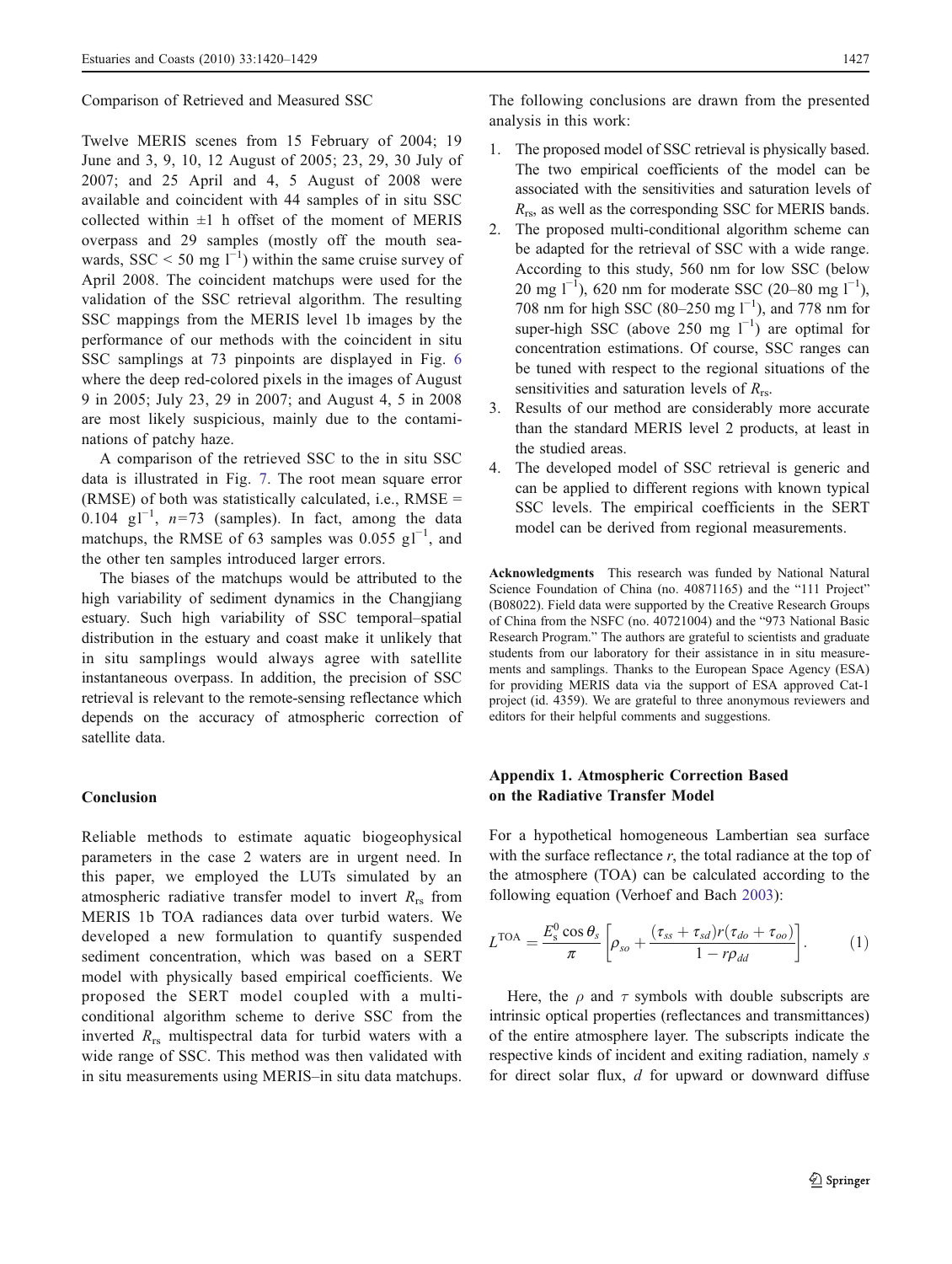<span id="page-8-0"></span>flux, and o for radiance in the observer's direction. Furthermore,  $E_s^0$  is the extraterrestrial solar irradiance (corrected for sun–earth distance), and  $\theta_s$  is the solar zenith angle. Without any loss of generality, one can simplify the above equation to:

$$
LTOA = L0 + \frac{Gr}{1 - rS}
$$
 (2)

where  $L_0 = \rho_{so} \frac{E_s^0 \cos \theta_s}{\pi}$  is the atmospheric path radiance for zero surface reflectance;  $S = \rho_{dd}$  is the so-called spherical albedo or the bi-hemispherical reflectance of the bottom of the atmosphere, and  $G$  is a gain factor, i.e.,  $G = \frac{E_s^0 \cos \theta_s}{\pi} (\tau_{ss} + \tau_{sd}) (\tau_{do} + \tau_{oo}),$  which contains the product of total downward and upward transmittance. Equation 2 is nonlinear in  $r$ , but since sea surface reflectance  $r$  and the spherical albedo S are mostly quite small, the nonlinearity remains very limited. Note that adjacency effects are ignored here.

The parameters  $L_0$ , S, and G can be estimated from the outputs of an atmospheric RT model like MODTRAN (Berk et al. 2000) by running the model for surface reflectances of 0.0, 0.5, and 1.0, respectively. The MOD-TRAN total TOA radiance outputs for surface reflectances of 0.0, 0.5, and 1.0 are named  $LTOT<sub>0</sub>$ ,  $LTOT<sub>50</sub>$ , and  $LTOT<sub>100</sub>$ , respectively. The atmospheric parameters can then be derived from the following equations:

$$
L_0 = \text{LTOT}_0 \tag{3}
$$

$$
S = \frac{\Delta_{100} - 2 \times \Delta_{50}}{\Delta_{100} - \Delta_{50}}\tag{4}
$$

where  $\Delta_{100} = \text{LTOT}_{100} - \text{LTOT}_{0}$  and  $\Delta_{50} = \text{LTOT}_{50} LTOT<sub>0</sub>$ ;

$$
G = \Delta_{100} \times (1 - S). \tag{5}
$$

The parameters  $L_0$ , S, and G are spectral variables and dependent on atmospheric conditions such as visibility and aerosol types. In the absence of in situ measured atmospheric composition data and meteorological data over the study area at the moment of the satellite overpass, these parameters can be simulated for various atmospheric conditions and viewing geometries so as to form LUTs.

The generated LUTs included atmospheric visibilities of 5, 10, 20, and 40 km. The atmospheric model used for the simulations was mid-latitude summer, and the candidate aerosol types were maritime, rural, desert, urban, tropical, and Navy maritime with air mass character of 3 (default value). The zenith angles of sun and viewing were respectively varied from 0° to 70° (5° interval), and the relative viewing azimuth varied over the angles of 0°, 45°, 90°, 135°, and 180°. Atmospheric components such as  $CO<sub>2</sub>$ , water vapor, and ozone gas were set to 380 ppmv, 4.0  $g/cm<sup>2</sup>$ , and 0.27 atm-cm, respectively.

The created LUTs are then applied to solve the inverse problem. The retrieval of reflectance (radiance) at the bottom of the atmosphere from TOA radiance was based on constants of  $L_0$ , S, and G simulated for various situations:

$$
r = \frac{L^{\text{TOA}} - L_0}{G + (L^{\text{TOA}} - L_0)S} \tag{6}
$$

For a Lambertian surface, the relationship between the directional surface radiance L and the total incident irradiance  $E_i$  is given by  $L = rE_i/\pi$ , while the remotesensing reflectance is defined by  $R_{rs} = L/E_i$ , which thus implies that  $R_{rs} = r/\pi$ .

#### References

- Berk, A., G.P. Anderson, P.K. Acharya, J.H. Chetwynd, L.S. Bernstein, E.P. Shettle, et al. 2000. MODTRAN4 users manual. Air Force Research Laboratory, Space Vehicles Directorate, Air Force Materiel Command, Hanscom AFB, MA 01731–3010, USA, p. 97.
- Bézy, J.-L., S. Delwart, and M. Rast. 2002. MERIS—A new generation of ocean-colour sensor onboard Envisat. ESA Bulletin Number 103, August 2000. [http://envisat.esa.int/news/meris103.pdf.](http://envisat.esa.int/news/meris103.pdf)
- Carder, K.L., P.H. Reinersman, R.F. Chen, and F. Muller-Karger. 1993. AVIRIS calibration and application in coastal oceanic environments. Remote Sensing of Environment 44: 205–216.
- Chen, S.L., G.A. Zhang, and S.L. Yang. 2003. Temporal and spatial changes of suspended sediment concentration and resuspension in the Yangtze River estuary. Journal of Geographical Sciences 13(4): 498–506.
- Claustre, H., and S. Maritorena. 2003. The many shades of ocean blue. Science 302: 1514–1515.
- Dasgupta, S., R.P. Singh, and M. Kafatos. 2009. Comparison of global chlorophyll concentrations using MODIS data. Advances in Space Research 43: 1090–1100.
- Doerffer, R., and H. Schiller. 2007. The MERIS case 2 water algorithm. International Journal of Remote Sensing 28: 517–535.
- Doerffer, R. and H. Schiller. 2008. MERIS Regional coastal and lake case 2 water project—atmospheric correction ATBD, GKSS research center 21502 Geesthacht, version 1.0 18. May 2008.
- Doxaran, D., J.M. Froidefond, S. Lavender, and P. Castaing. 2002. Spectral signature of highly turbid waters: application with SPOT data to quantify suspended particulate matter concentrations. Remote Sensing of Environment 81: 149–161.
- Doxaran, D., J.M. Froidefond, P. Castaing, and M. Babin. 2009. Dynamics of the turbidity maximum zone in a macrotidal estuary (the Gironde, France): Observations from field and MODIS satellite data. Estuarine, Coastal and Shelf Science 81: 321–332.
- Fargion, G.S., and J.L. Muller. 2000. Ocean optics protocols for satellite ocean color sensor validation, revision 2. NASA TM-2000-209966, GSFC. Available at: [http://seabass.gsfc.nasa.gov/](http://seabass.gsfc.nasa.gov/docs/SIMBIOS-OOPR2.pdf) [docs/SIMBIOS-OOPR2.pdf.](http://seabass.gsfc.nasa.gov/docs/SIMBIOS-OOPR2.pdf)